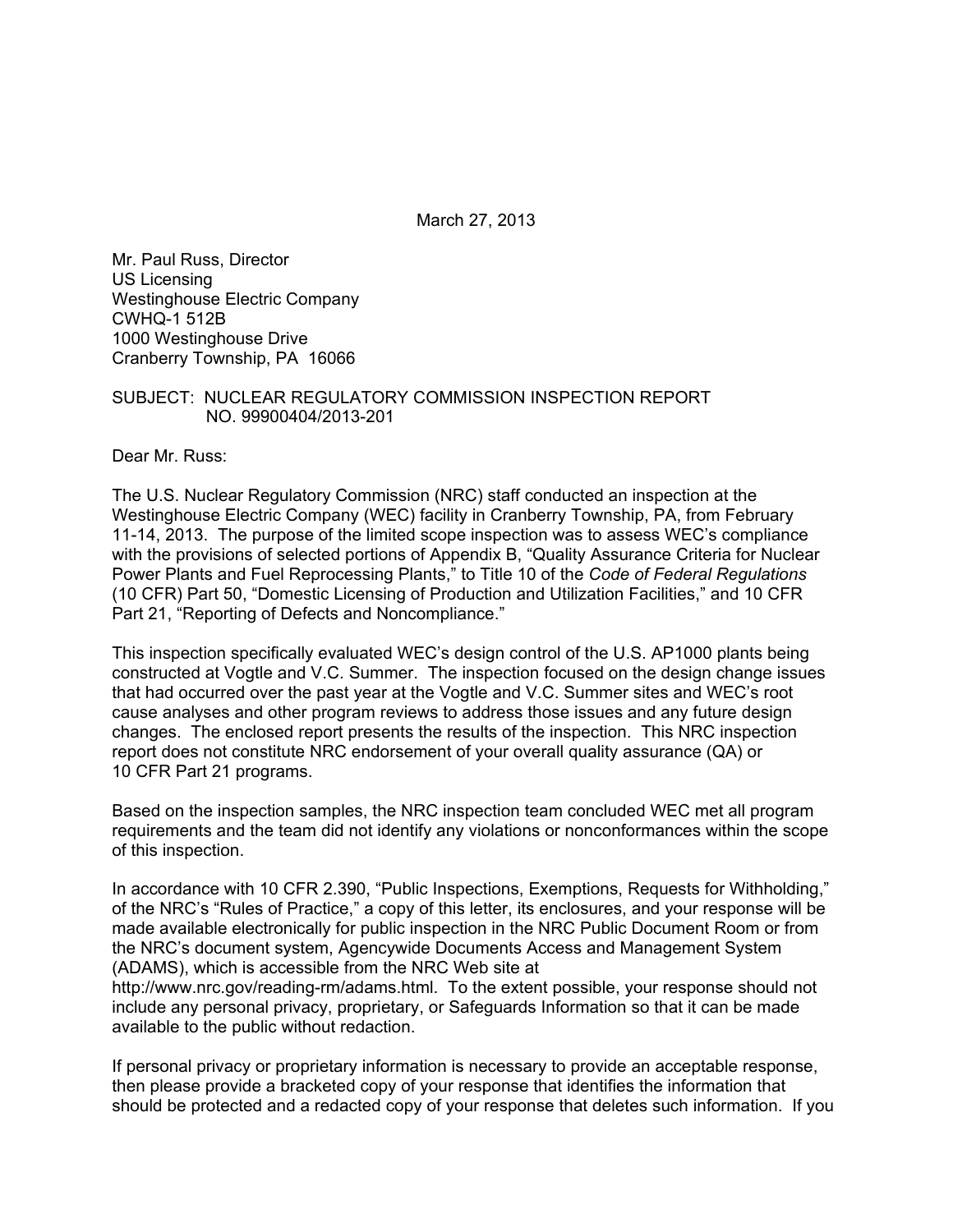P. Russ - 2 -

request that such material is withheld from public disclosure, you must specifically identify the portions of your response that you seek to have withheld and provide in detail the bases for your claim (e.g., explain why the disclosure of information will create an unwarranted invasion of personal privacy or provide the information required by 10 CFR 2.390(b) to support a request for withholding confidential commercial or financial information). If Safeguards Information is necessary to provide an acceptable response, please provide the level of protection described in 10 CFR 73.21, "Protection of Safeguards Information: Performance Requirements."

Sincerely,

#### */RA/*

Richard A. Rasmussen, Chief Electrical Vendor Branch Division of Construction Inspection and Operational Programs Office of New Reactors

Docket No.: 99900404

Enclosures:

1. Inspection Report 99900404/2013-201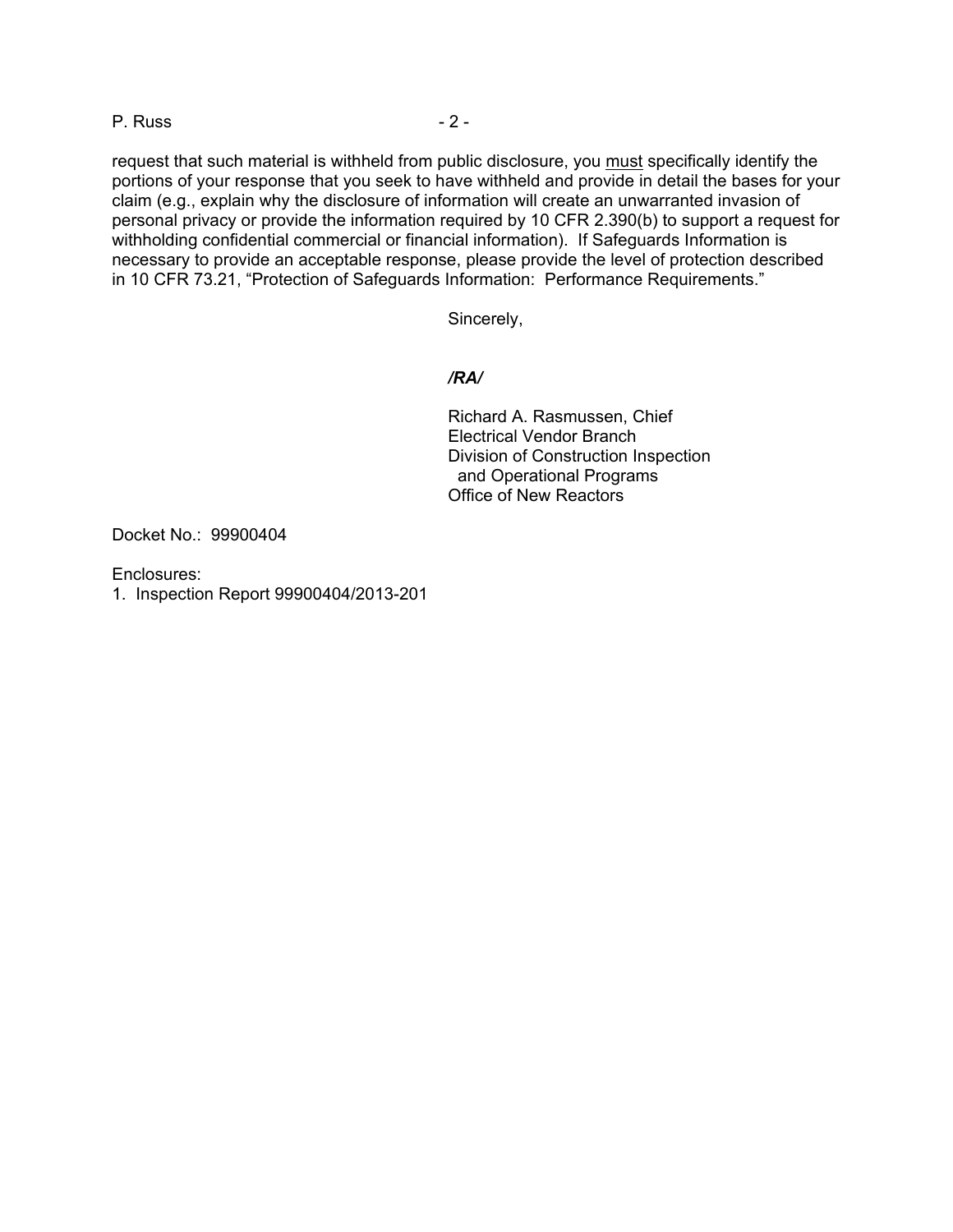P. Russ - 2 -

request that such material is withheld from public disclosure, you must specifically identify the portions of your response that you seek to have withheld and provide in detail the bases for your claim (e.g., explain why the disclosure of information will create an unwarranted invasion of personal privacy or provide the information required by 10 CFR 2.390(b) to support a request for withholding confidential commercial or financial information). If Safeguards Information is necessary to provide an acceptable response, please provide the level of protection described in 10 CFR 73.21, "Protection of Safeguards Information: Performance Requirements."

Sincerely,

#### */RA/*

Richard A. Rasmussen, Chief Electrical Vendor Branch Division of Construction Inspection and Operational Programs Office of New Reactors

Docket No.: 99900404

Enclosures:

1. Inspection Report 99900404/2013-201

#### **DISTRIBUTION:**

| <b>ASakadales</b><br>ERoach             |                             |               | KKavanagh       |                           | RidsNroDcip          |  |
|-----------------------------------------|-----------------------------|---------------|-----------------|---------------------------|----------------------|--|
| RidsNroDcipCMVB RidsNroDcipCEVB         |                             |               |                 | WesselRP@westinghouse.com |                      |  |
| russpa@westinghouse.com                 |                             |               | AP1000 Contacts |                           |                      |  |
| <b>ADAMS Accession No.: ML13074A112</b> |                             |               |                 |                           | *Concurred via email |  |
|                                         | <b>OFFICE</b> NRO/DCIP/CEVB | NRO/DCIP/CIPB |                 | NRO/DCIP/CEVB             | RII/DCI/CIB2         |  |
| <b>NAME</b>                             | <b>DBollock</b>             | PObryan       |                 | <b>SEdmonds</b>           | APonko               |  |
| <b>DATE</b>                             | 03/14/2013                  | 03/15/2013    |                 | 03/20/2013                | 03/14/2013           |  |
| <b>OFFICE</b>                           | RII/DCI/CIB3                | NRO/DCIP/CEVB |                 |                           |                      |  |
| <b>NAME</b>                             | <b>JBartleman</b>           | RRasmussen    |                 |                           |                      |  |
| <b>DATE</b>                             | 03/25/2013                  | 03/21/2013    |                 |                           |                      |  |

## **OFFICIAL RECORD COPY**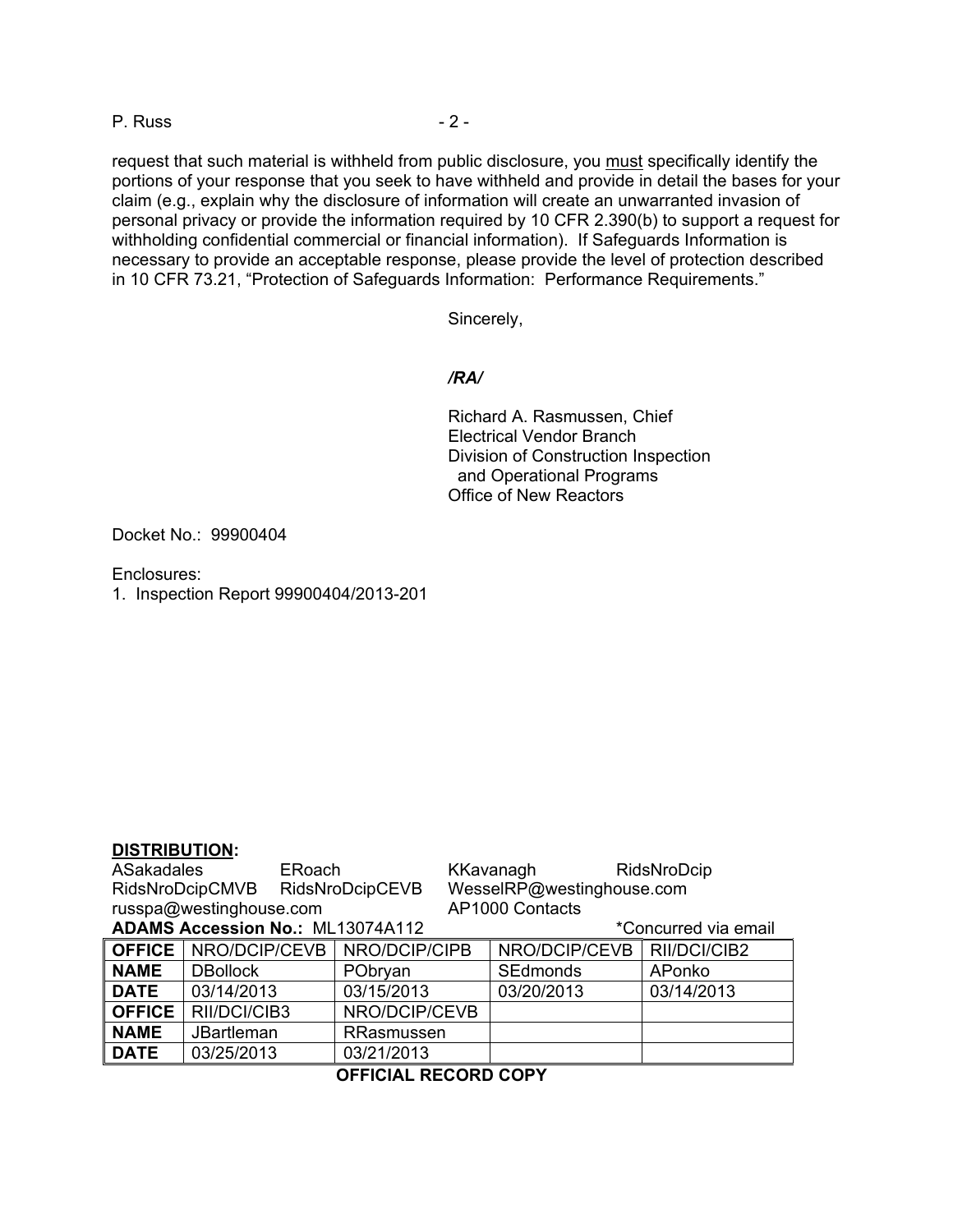#### **U.S. NUCLEAR REGULATORY COMMISSION OFFICE OF NEW REACTORS DIVISION OF CONSTRUCTION INSPECTION AND OPERATIONAL PROGRAMS VENDOR INSPECTION REPORT**

| Docket No.:                    | 99900404                                                                                                                                                                                                                                                                                                                                                                                                                                                                                                                                                                       |                                                                |  |  |
|--------------------------------|--------------------------------------------------------------------------------------------------------------------------------------------------------------------------------------------------------------------------------------------------------------------------------------------------------------------------------------------------------------------------------------------------------------------------------------------------------------------------------------------------------------------------------------------------------------------------------|----------------------------------------------------------------|--|--|
| Report No.:                    | 99900404/2013-201                                                                                                                                                                                                                                                                                                                                                                                                                                                                                                                                                              |                                                                |  |  |
| Vendor:                        | <b>Westinghouse Electric Company</b><br>1000 Westinghouse Drive<br>Cranberry Township, PA 16066                                                                                                                                                                                                                                                                                                                                                                                                                                                                                |                                                                |  |  |
| Vendor Contact:                | Mr. Ron Wessel<br><b>Regulator Inspection Coordinator</b><br>Phone: 412-374-4023<br>WesselRP@westinghouse.com                                                                                                                                                                                                                                                                                                                                                                                                                                                                  |                                                                |  |  |
| Background:                    | Westinghouse Electric Company (WEC) holds a design certificate<br>for the AP1000 and is responsible for detailed design and testing<br>for safety-related components to be used in AP1000 plants.<br>These tests, including qualification and functional tests, are<br>associated with and may directly affect closure of Inspections,<br>Tests, Analyses, and Acceptance Criteria (ITAAC) from<br>Revision 19 of the certified AP1000 design. Currently, these<br>ITAAC are incorporated into the combined licenses of Vogtle<br>Units 3 and 4 and V.C. Summer Units 2 and 3. |                                                                |  |  |
| <b>Inspection Dates:</b>       | February 11-14, 2013                                                                                                                                                                                                                                                                                                                                                                                                                                                                                                                                                           |                                                                |  |  |
| <b>Inspection Team Leader:</b> | Douglas Bollock, NRO/DCIP/CEVB                                                                                                                                                                                                                                                                                                                                                                                                                                                                                                                                                 |                                                                |  |  |
| Inspectors:                    | Phil OBryan<br>Shavon Edmonds<br>Anthony Ponko<br>John Bartleman                                                                                                                                                                                                                                                                                                                                                                                                                                                                                                               | NRO/DCIP/CIPB<br>NRO/DCIP/CEVB<br>RII/DCI/CIB2<br>RII/DCI/CIB3 |  |  |
| Approved by:                   | Richard A. Rasmussen, Chief<br><b>Electrical Vendor Branch</b><br>Division of Construction Inspection and Operational Programs<br><b>Office of New Reactors</b>                                                                                                                                                                                                                                                                                                                                                                                                                |                                                                |  |  |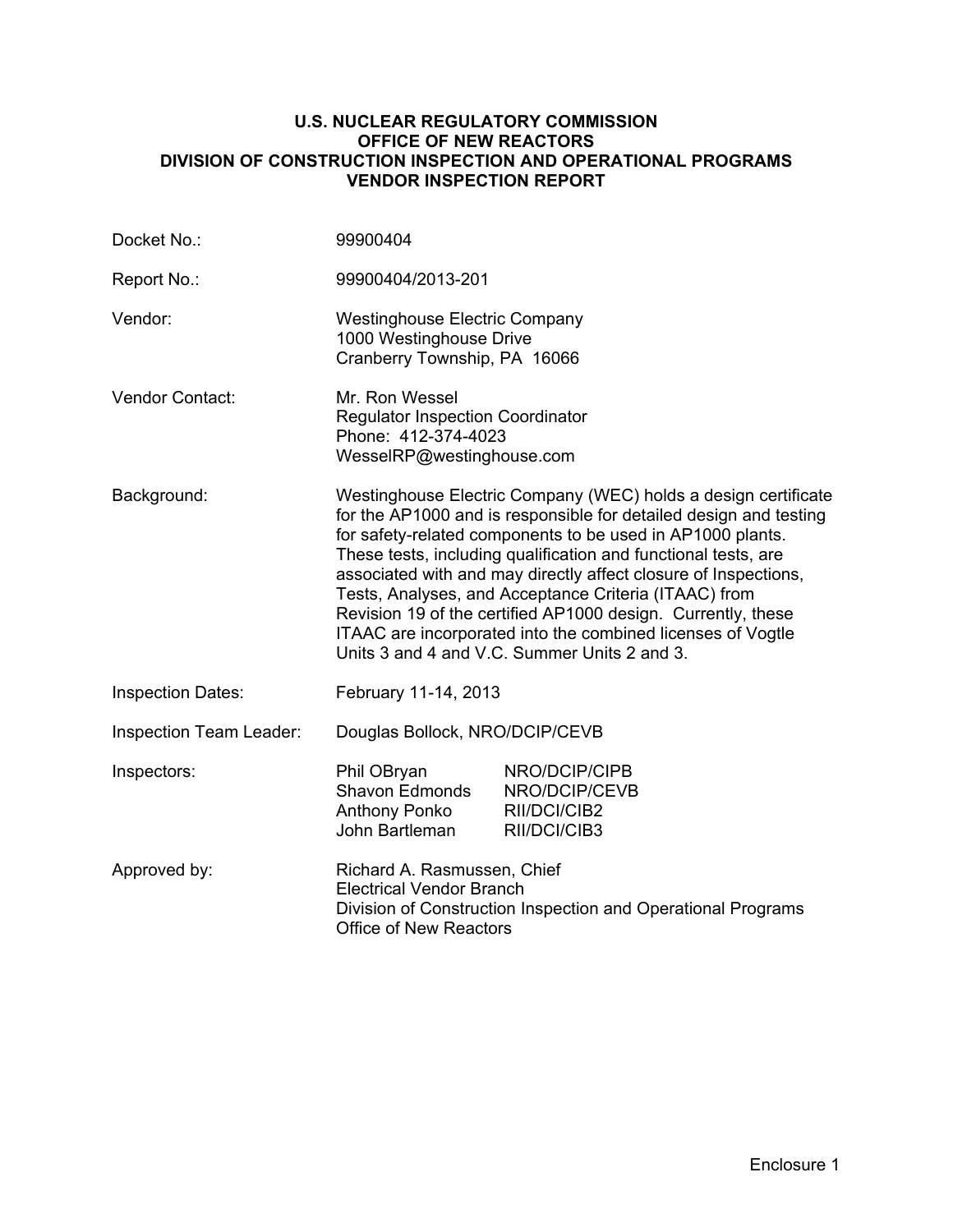## **EXECUTIVE SUMMARY**

#### Westinghouse Electric Company 99900404/2013-201

The U.S. Nuclear Regulatory Commission (NRC) conducted this vendor inspection to verify aspects of Westinghouse Electric Company's (WEC's) implementation of its quality assurance (QA) program as required by Appendix B, "Quality Assurance Criteria for Nuclear Power Plants and Fuel Reprocessing Plants," to Title 10 of the *Code of Federal Regulations*  (10 CFR) Part 50, "Domestic Licensing of Production and Utilization Facilities," and 10 CFR Part 21, "Reporting of Defects and Noncompliance."

This inspection specifically evaluated WEC's design control, change control, corrective action program, and procurement processes to ensure they were being effectively implemented to meet the applicable requirements of Appendix B to 10 CFR Part 50. Specifically, the NRC inspection assessed the design process, design change process, and field change process, along with the ties to the corrective action and 10 CFR Part 21 program of these processes. The inspection focused on the design change issues that had occurred over the past year at the Vogtle and V.C. Summer sites and WEC's root cause analyses and other program reviews to address those issues and any future design changes. The inspection took place at the WEC facility in Cranberry Township, PA.

The following regulations served as the bases for this NRC inspection:

- Appendix B to 10 CFR Part 50
- 10 CFR Part 21

The inspectors used Inspection Procedure (IP) 43002, "Routine Inspections of Nuclear Vendors," dated April 25, 2011, and IP 36100, "Inspection of 10 CFR Part 21 and Programs for Reporting Defects and Noncompliance," dated February 13, 2012.

The NRC last performed an inspection of WEC in September 2012, to inspect the corrective actions to several NRC inspection findings identified during two previous NRC inspections— Inspection Report Number 00000404/2011-201 and NRC Inspection 99900404/2012-201.

The information below summarizes the results of this inspection.

#### Procurement

The inspectors determined that WEC's procurement processes conformed to the requirements of Criterion IV, "Procurement Document Control," and Criterion VII, "Control of Purchased Material, Equipment, and Services," of Appendix B to 10 CFR Part 50 and that WEC's QA policy and procedures were being implemented effectively for the design engineering for the U.S. AP1000 plants. No findings of significance were identified.

#### Design Control

The inspectors determined, based on the samples reviewed, that the vendor design control process met the requirements of Criterion III, "Design Control," of Appendix B to 10 CFR Part 50. No findings of significance were identified.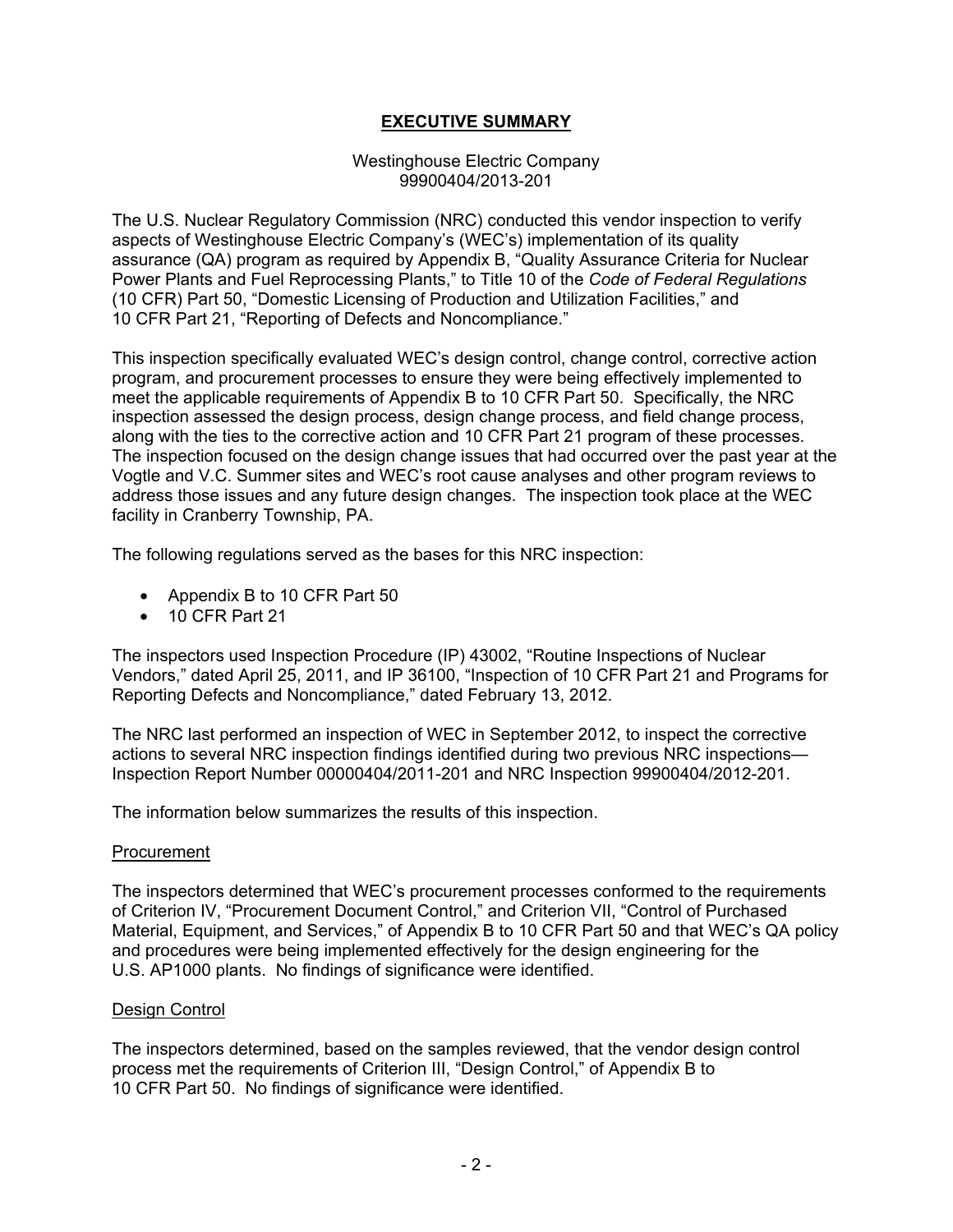## Nonconformances and Corrective Actions

The U.S. Nuclear Regulatory Commission (NRC) inspectors determined that the implementation of WEC's programs for control of nonconforming material, parts, or components and corrective action were consistent with the regulatory requirements in Criterion XV, "Nonconforming Materials, Parts, or Components," and Criterion XVI, "Corrective Action," of Appendix B to 10 CFR Part 50. No findings of significance were identified.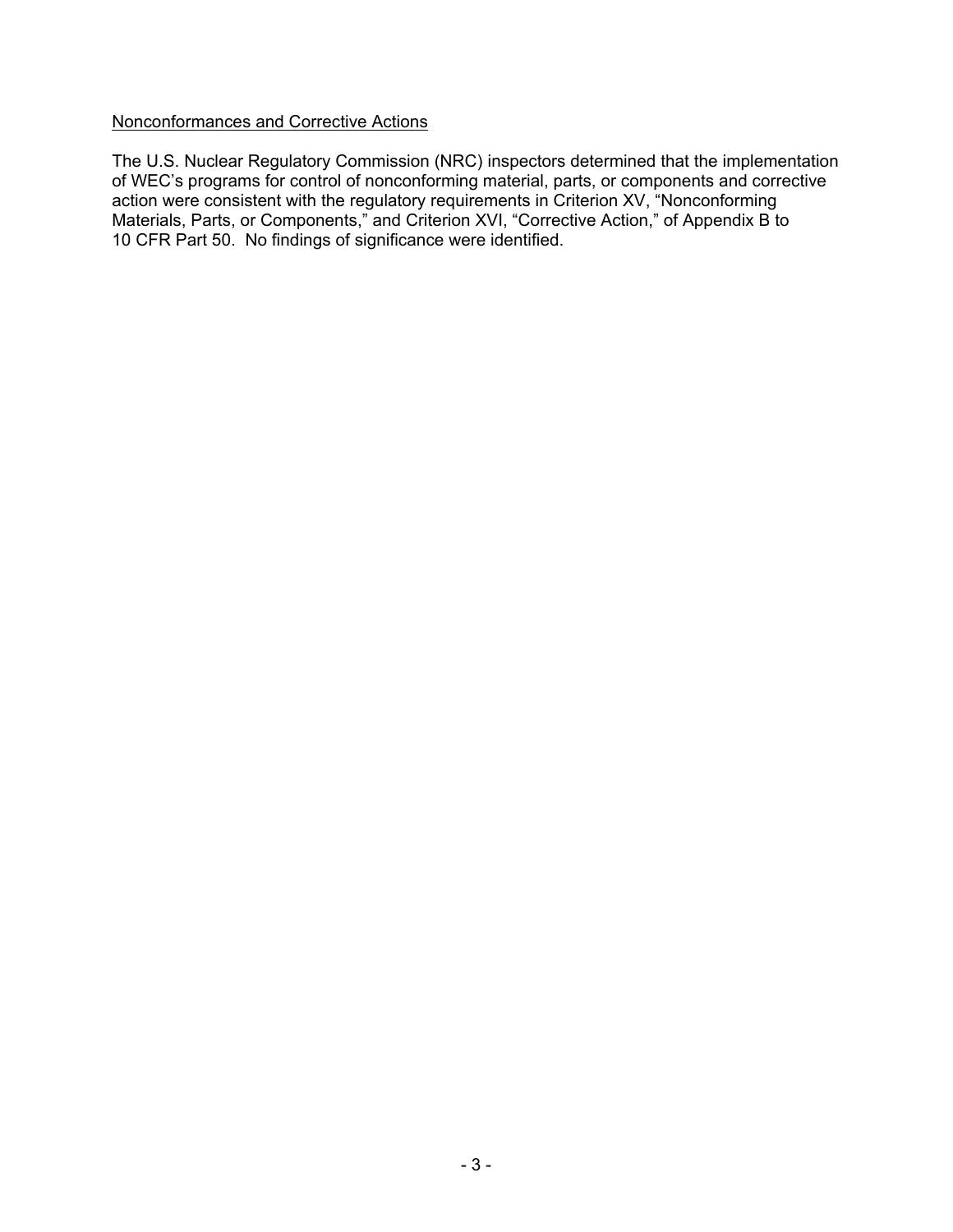## **REPORT DETAILS**

## **1. Procurement**

#### a. Inspection Scope

The inspectors reviewed WEC's policies and procedures for procurement processes to verify compliance with Criterion IV, "Procurement Document Control," and Criterion VII, "Control of Purchased Material, Equipment, and Services," of Appendix B, "Quality Assurance Criteria for Nuclear Power Plants and Fuel Reprocessing Plants," to Title 10 of the *Code of Federal Regulations* (10 CFR) Part 50, "Domestic Licensing of Production and Utilization Facilities." Specifically, the inspection evaluated WEC's procurement controls to ensure they included the regulatory requirements, design basis, and other applicable requirements in procurement documents for the design work for the U.S. AP1000 sites. In addition, the inspectors reviewed WEC's applicable implementing procedures, along with samples of purchase orders (POs) that contained work scopes, contract services requirements, supplier quality assurance program descriptions, and methods WEC used to dedicate suppliers of commercial items and services.

#### b. Observations and Findings

The inspectors reviewed WEC 7.5, "Control of Purchased Items and Services," describing the basic overall control of components and services and find it to be in accordance with Criterion VII of Appendix B to 10 CFR Part 50. Westinghouse passes down these requirements to its suppliers through POs and oversight.

WEC controls all safety-related designs in accordance with APP-GW-G8Y-001, "AP1000 Standard Plant Division of Responsibility-US Projects," which gives the specific breakdown of each component and the responsible vendor for design and construction between Shaw and WEC. To control the overall design of individual components, the controls are set in place in the PO, making the contracted manufacturers follow the quality controls for WEC design. These requirements have the manufacturers submit WEC engineering and design coordination reports (E&DCR) for any proposed design changes or enhancements that the manufacturers discover.

APP-GW-GAH-030, "Quality Assurance Requirements for Safety Related Components/Services of Standard AP1000 Plants," is referenced in every PO issued to safety-related subsuppliers and manufacturers. The inspectors confirmed that technical requirements were transferred to the relevant POs reviewed without modification or amendment. The inspectors reviewed the POs for AP1000 steam generators and reactor vessels for Vogtle and reviewed the POs AP1000 reactor containment vessels for V.C. Summer.

#### c. Conclusions

The inspectors determined that WEC's procurement processes conform to the requirements of Criterion IV and VII of Appendix B to 10 CFR Part 50 and that WEC's QA policy and procedures were being implemented effectively for U.S. AP1000 construction. No findings of significance were identified.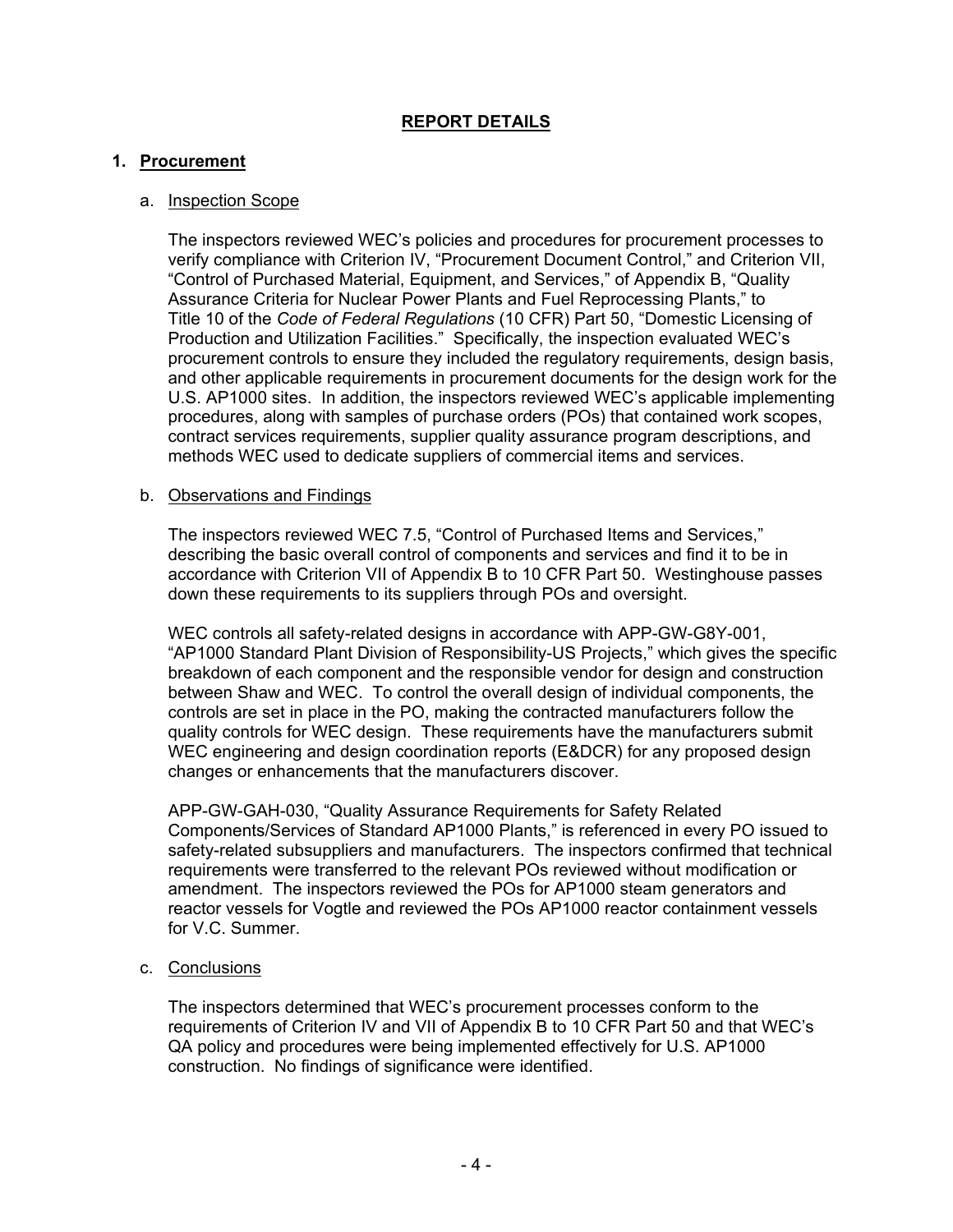## **2. Design Control**

#### a. Inspection Scope

The inspectors reviewed WEC's design control processes and verified compliance with the requirements of Appendix B to 10 CFR Part 50. In the areas of mechanical and civil/structural design, the inspectors verified that design control activities were accomplished in accordance with approved procedures. The inspectors verified that WEC procedures provided adequate controls for design inputs, design outputs, design analyses, records, organizational interfaces, and responsibilities.

From January 7–11, 2013, the inspectors conducted meetings with the onsite WEC design engineering staff and licensee personnel at both plants—Vogtle Units 3 and 4 and V.C. Summer Units 2 and 3—to evaluate how the design change process was conducted and implemented at current AP1000 construction sites. The inspectors determined that design change requests originating from the sites were adequately documented in E&DCRs.

The inspectors verified that WEC adequately translated its applicable design changes into design change proposals (DCPs). WEC used DCPs as part of the design control process to communicate proposed design changes to departments and groups that would be affected by the change, including but not limited to: design engineering, systems engineering, licensing, quality assurance, operations, construction project sites, licensees, and suppliers.

#### b. Observations and Findings

The inspectors verified that design control activities were accomplished in accordance with approved procedures. The inspectors verified that WEC adequately processed E&DCRs and translated design changes into DCPs that the appropriate groups reviewed and approved. The inspectors reviewed two calculations, seven DCPs, and 20 E&DCRs during the scope of this inspection. The inspectors observed WEC initiated an Issue Report within WEC's corrective action process to track and address concerns identified.

## c. Conclusions

The inspectors determined, based on the samples reviewed, that WEC's design control process met the requirements of Criterion III, "Design Control," of Appendix B to 10 CFR Part 50. No findings of significance were identified.

## **3. Nonconformances and Corrective Actions**

#### a. Inspection Scope

The inspectors reviewed WEC's policies and procedures governing the implementation of corrective actions resulting from the design control processes for the AP1000 construction sites to verify compliance with Criterion XVI, "Corrective Action," of Appendix B to 10 CFR Part 50. In addition, the inspectors conducted several interviews of WEC's management and technical staff about the evaluation process of corrective actions, and extent of condition reports. The inspectors also verified that WEC's corrective action process provides guidance to evaluate and identify issues for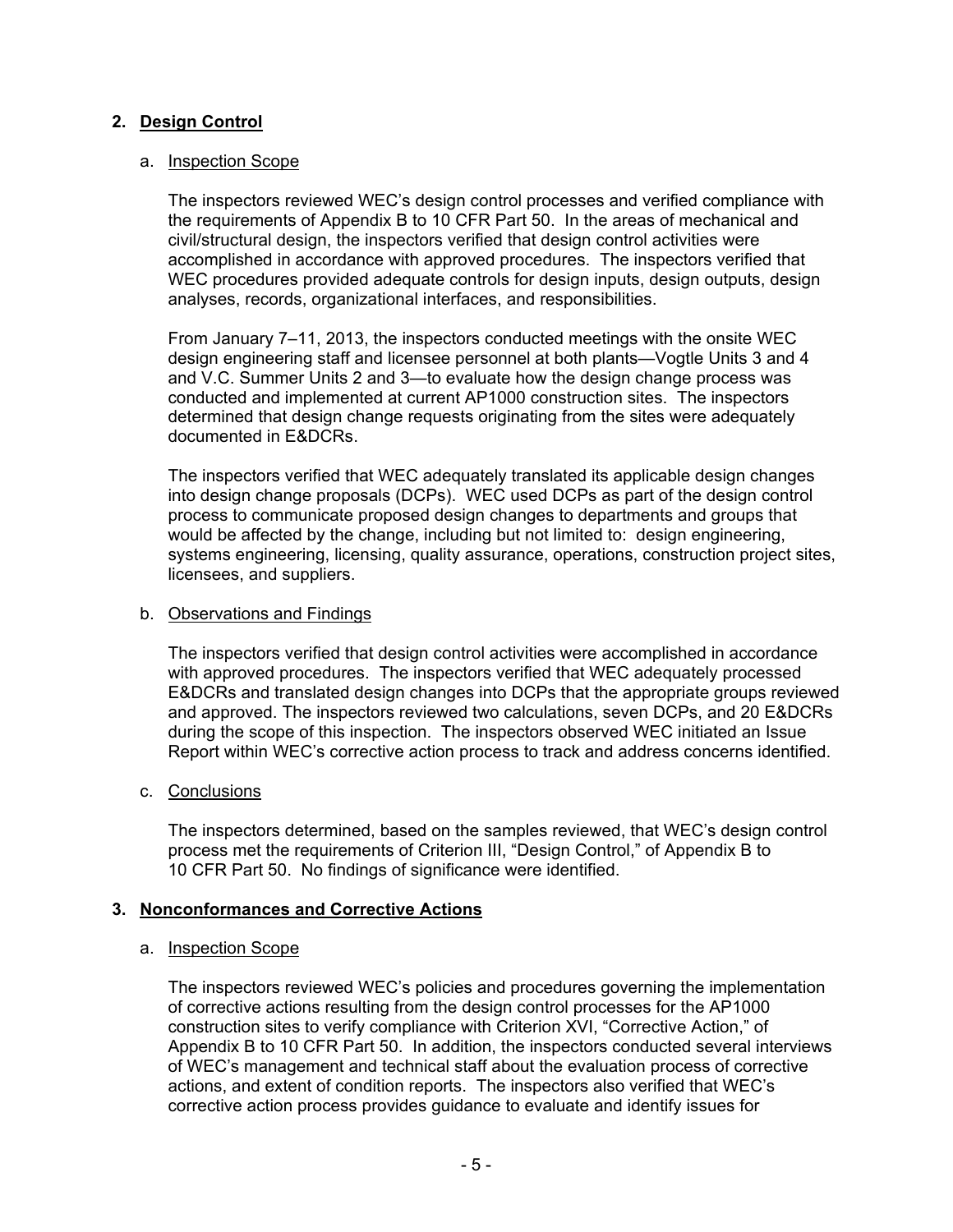reportability under WEC's 10 CFR Part 21, "Reporting of Defects and Noncompliance," program. In addition, the inspectors reviewed WEC's root cause analysis (WEC Issue Report 12-062-M069) conducted in response to previous NRC findings and WEC's self-identified design issues that resulted in design documents not being consistent with the AP 1000 current licensing basis. These design issues were identified between 2010 and 2012 and evaluated through the root cause analysis, which was completed in May 2012.

## b. Observations and Findings

The NRC inspectors reviewed a sample of corrective action documents to ensure that conditions adverse to quality: (1) were properly identified and correctly dispositioned in the appropriate processes, (2) contained proper management review approval, and (3) were evaluated for their effect on the item's safety function or qualification, when applicable. In addition, the NRC inspection team verified that the corrective actions that were sampled accurately reflected the guidelines in the WEC procedure for significance classification levels for each corrective action reviewed. Specifically, the NRC inspection team sampled corrective actions that were conditions adverse to quality with a medium significance level, in which all were required to include an extent of condition review in accordance with WEC's corrective action process. The inspectors noted that the reviews identified adequate causes and assign specific actions to prevent recurrence. The inspection team also reviewed corrective action reports to verify that WEC adequately evaluated such reports for applicability to 10 CFR Part 21. These 10 CFR Part 21 evaluations provided detailed technical descriptions of the nonconforming issues, and gave a determination whether a substantial safety hazard existed. The NRC inspectors also sampled nonconformances in accordance with the design change process to ensure that appropriate corrective actions were taken and that the changes were being reviewed for 10 CFR Part 21 applicability.

The NRC inspection team determined that the root causes for the design control issues outlined in WEC Issue Report 12-062-M069 were accurate. These included: (1) incomplete procedural control for verifying that design and specification documents do not conflict with the plant and generic licensing basis, (2) lack of training of personnel on how to locate licensing-basis information, (3) lack of documentation requirements for licensing impact evaluations, and (4) over-reliance on the authors of design control documents and specifications for compliance with the licensing basis.

The NRC inspectors also concluded that completed and ongoing corrective actions associated with the design control issues identified in WEC Issue Report 12-062-M069 are appropriate. These include: (1) creating a new procedure for licensing-basis reviews (APP-GW-GAP-147, "AP1000 Current Licensing Basis Review"), (2) establishing an electronic search tool to allow workers to more easily review licensing-basis impacts of design documents, (3) changes to the design change process to ensure licensing--basis impact reviews are performed for all design changes, and (4) performing licensing-basis reviews of design documents already existing in the Vogtle Units 3 and 4, and the V.C. Summer Units 2 and 3 Site Data Centers.

## c. Conclusions

The inspectors determined that the implementation of WEC's programs for control of nonconforming material, parts, or components and corrective action were consistent with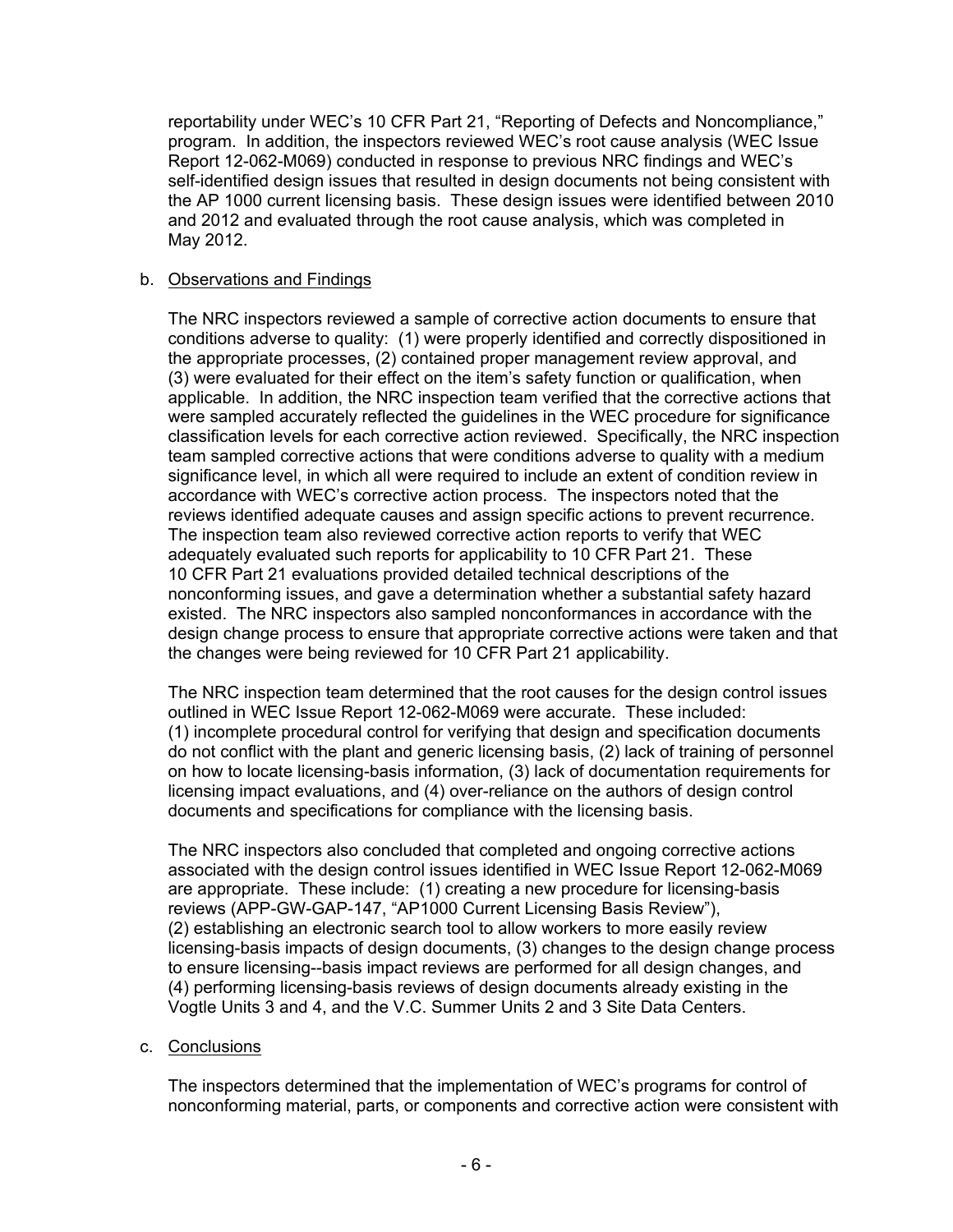the regulatory requirements in Criterion XV and Criterion XVI of Appendix B to 10 CFR Part 50. No findings of significance were identified.

## **4. Entrance and Exit Meetings**

On February 11, 2013, the NRC inspection team presented the inspection scope during an entrance meeting with Mr. Paul Russ, Director, US Licensing, Westinghouse Electric Company, and other WEC personnel. On February 14, 2013, the inspectors presented the inspection results during an exit meeting with Mr. Russ and other WEC personnel.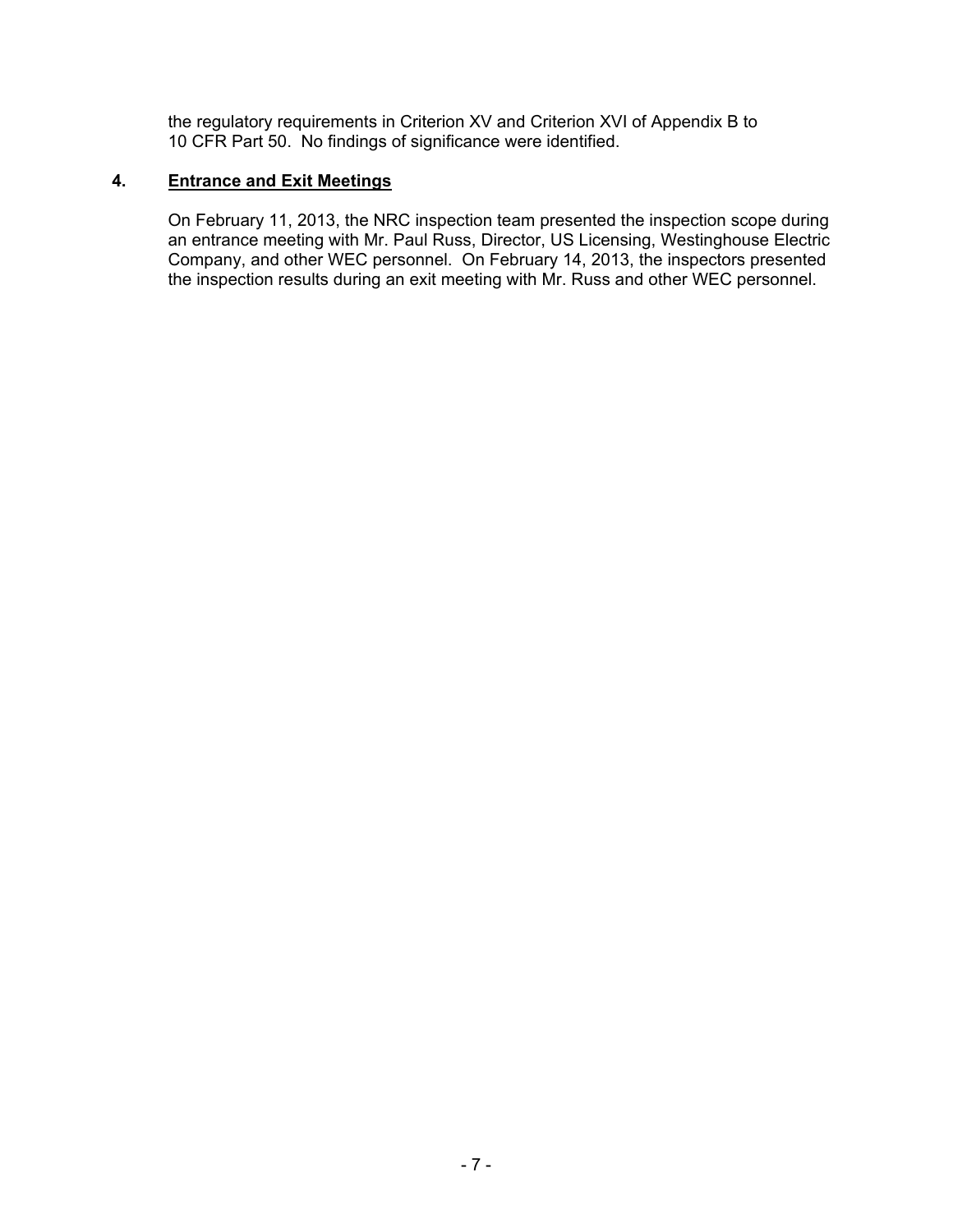# **ATTACHMENT**

# **1. PERSONS CONTACTED AND NRC STAFF INVOLVED:**

| <b>Name</b>            | <b>Title</b>                                                                                   | <b>Affiliation</b> | <b>Entrance</b> | <b>Exit</b>  | Interviewed |
|------------------------|------------------------------------------------------------------------------------------------|--------------------|-----------------|--------------|-------------|
| Robert Laubham         | Manager,<br>Licensing/Engineering<br>Interface                                                 | <b>WEC</b>         | X               | X            | X           |
| <b>Ronald Wessel</b>   | <b>Principal Engineer</b>                                                                      | <b>WEC</b>         | X               | $\mathsf{X}$ | X           |
| Michelle Merwin        | Manager, Licensing                                                                             | <b>WEC</b>         | X               |              | X           |
| Zack Harper            | Licensing Engineer                                                                             | <b>WEC</b>         |                 |              | X           |
| Paul Russ              | Director, US Licensing                                                                         | <b>WEC</b>         |                 |              | X           |
| David Arrigo           | Manager, Global Quality<br>Programs                                                            | <b>WEC</b>         |                 |              | X           |
| David Bevilacqua       | Director, IMS Operations                                                                       | <b>WEC</b>         |                 |              | X           |
| <b>Rick Caruso</b>     | <b>Principal Quality Engineer</b>                                                              | <b>WEC</b>         |                 |              | X           |
| <b>Rick Foote</b>      | Performance<br>Improvements Program<br>Manager                                                 | <b>WEC</b>         |                 |              | X           |
| J. Kevin Moore         | Manager, AP1000<br>Civil/Structural and<br><b>Containment Vessel</b><br>Design Support         | <b>WEC</b>         |                 |              | X           |
| Keith L. Coogler       | Senior Engineer, AP1000<br>Civil/Structural and<br><b>Containment Vessel</b><br>Design Support | <b>WEC</b>         |                 |              | X           |
| Tod H. Baker           | Fellow Engineer, AP1000<br>Civil/Structural and<br><b>Containment Vessel</b><br>Design Support | <b>WEC</b>         |                 |              | X           |
| Chris Susini           | Project Manager                                                                                | <b>WEC</b>         |                 |              | X           |
| Joe Halackna           | Senior Engineer, Layout<br>Group                                                               | <b>WEC</b>         |                 |              | X           |
| <b>Timothy Nowicki</b> | Senior Engineer,<br>Structures Design and<br>Analysis                                          | <b>WEC</b>         |                 |              | X           |
| Luca Oriani            | Acting Director, AP1000<br><b>Piping Engineering</b>                                           | <b>WEC</b>         |                 |              | X           |
| James Koontz           | <b>Civil Engineer</b>                                                                          | <b>WEC</b>         |                 |              | X           |
| Venkitesh Prabhu       | Senior Engineer, China<br>Design Integration                                                   | <b>WEC</b>         |                 |              | X           |
| <b>Gregory Smith</b>   | Manager, Structural<br>Modules Design                                                          | <b>WEC</b>         |                 |              | X           |
| John Robertson         | Manager, Summer Site<br>Design Engineering                                                     | <b>WEC</b>         |                 |              | X           |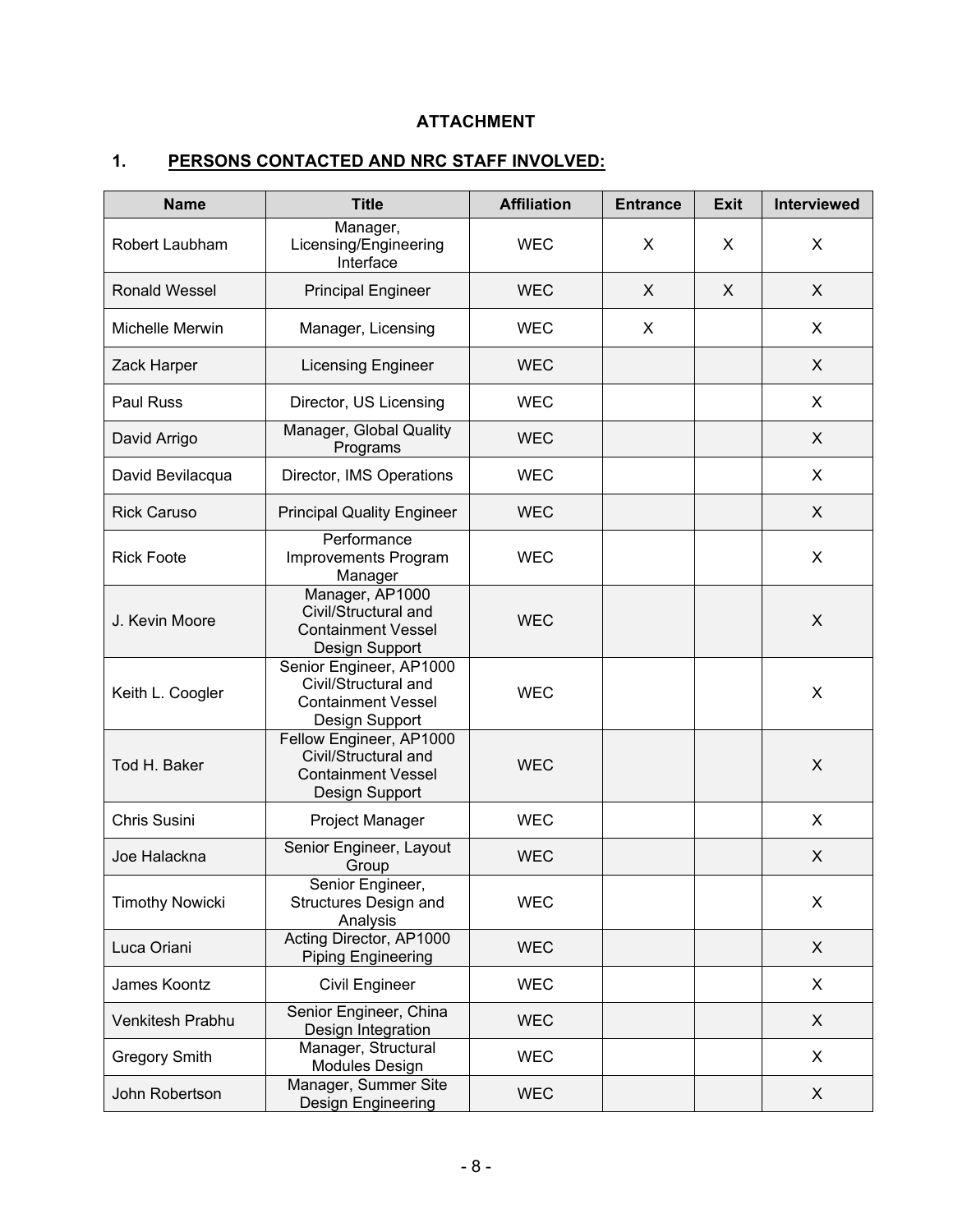| <b>Name</b>          | <b>Title</b>                                                                 | <b>Affiliation</b> | <b>Entrance</b> | <b>Exit</b> | <b>Interviewed</b> |
|----------------------|------------------------------------------------------------------------------|--------------------|-----------------|-------------|--------------------|
| Philip Kotwicki      | Principal Engineer,<br>U.S. Piping Supports and<br><b>Mechanical Modules</b> | <b>WEC</b>         |                 |             | X                  |
| Douglas Bollock      | <b>Inspection Team Leader</b>                                                | <b>NRC</b>         | X               | X           |                    |
| Phil OBryan          | <b>Inspection Team Member</b>                                                | <b>NRC</b>         | X               | X           |                    |
| John Bartleman       | <b>Inspection Team Member</b>                                                | <b>NRC</b>         | X               | X           |                    |
| <b>Anthony Ponko</b> | <b>Inspection Team Member</b>                                                | <b>NRC</b>         | X               | X           |                    |
| Shavon Edmonds       | <b>Inspection Team Member</b>                                                | <b>NRC</b>         | X               | X           |                    |

## **2. INSPECTION PROCEDURES USED:**

IP 43002, "Routine Inspections of Nuclear Vendors"

IP 36100, "Inspection of 10 CFR Part 21 and Programs for Reporting Defects and Noncompliance"

## **3. ITEMS OPENED, CLOSED, AND DISCUSSED:**

None

## **4. DOCUMENTS REVIEWED:**

WEC Procedures

APP-GA-G1-001, "AP1000 Module Design Criteria," Revision 2, November 30, 2010

APP-GW-G0Y-002, "AP1000 Configuration Management Plan," Revision 3, November 11, 2010

APP-GW-GAP-420, "Engineering and Design Coordination Report," Revision 6, May 24, 2012

APP-GW-GAP-420, "Engineering and Design Coordination Report," Revision 7, November 5, 2012

APP-GW-GAP-450, "Work Instruction for Revising AP1000 E&DCR Impacted Document Information," Revision 1, December 17, 2012

APP-GW-S1-008, "Design Guide for Reinforcement in Walls and Floor Slabs", Revision 1, August 13, 2003

APP-1000-CCC-002, "Guidance on Checking Results of Design Macros", Revision 0, October 7, 2003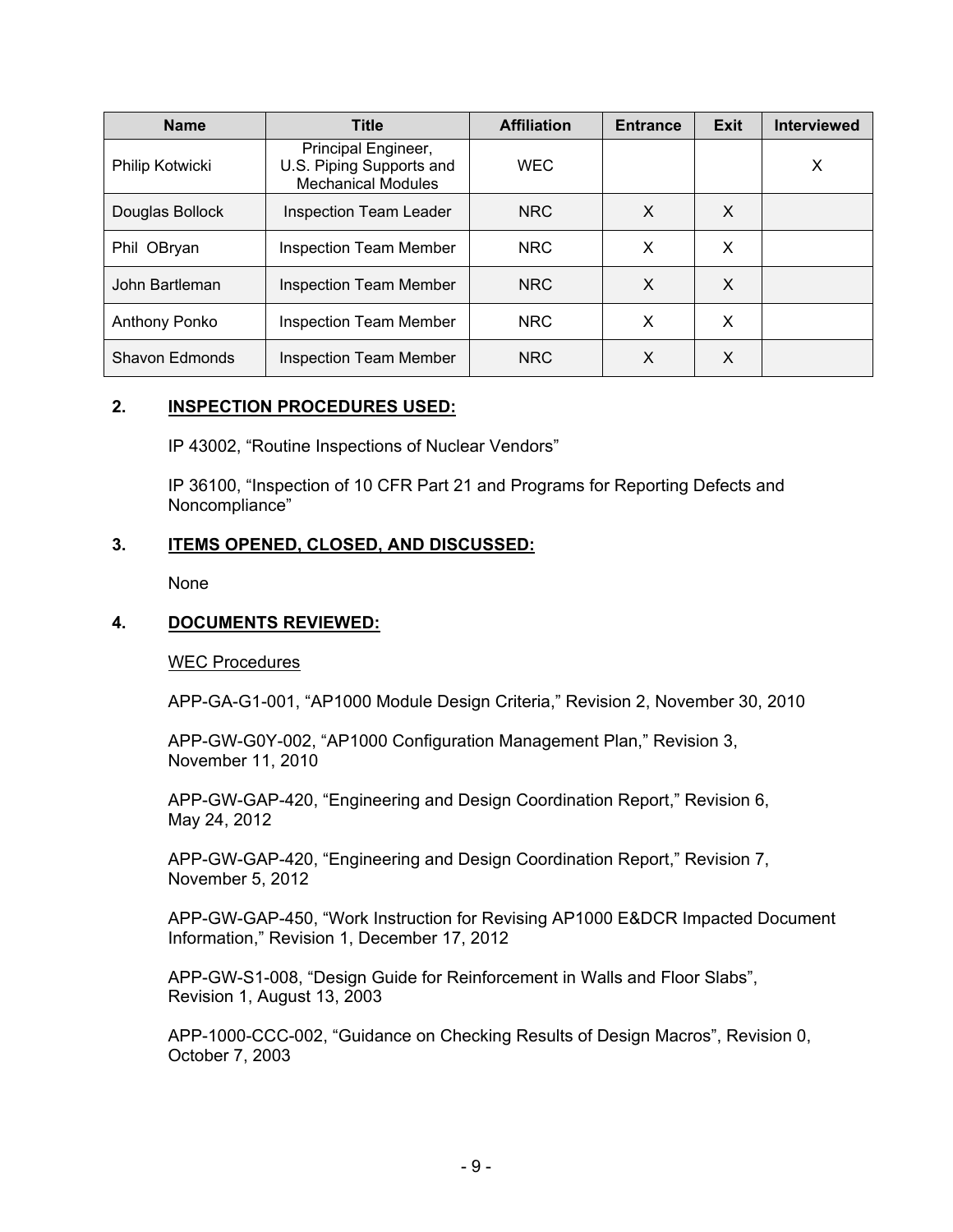APP-1000-CCC-001, "Verification of Design Macro for Reinforced Concrete Walls and Floors", Revision 5, June 22, 2011

APP-GW-C1-001, "AP1000 Civil/Structural Design Criteria", Revision 2, November 29, 2010

APP-GW-G1X-001, "Governing AP1000 Design Codes and Standards," Revision 7, September 30, 2011

NSNP 6.3, "Document and Component Numbering," Revision 0, November 3, 2008

NSNP 3.3.3, "Design Verification by Independent Review or Alternate Calculations," Revision 4, December 10, 2011

WEC 3.2.6, "Design Analysis," Revision 0.0, August 22, 2012

WEC 3.3.1, "Design Reviews," Revision 4.1, November 20, 2012

QMP-1001, "Index to Quality Management System Procedures," Revision E, December 3, 2007

QMP-1004, "Design Control," Revision E, October 19, 2007

WEC 3.1.1, "Design Planning and Project Development," Revision 1, August 3, 2009

WEC 3.3.3, "Design Verification by Independent Review or Alternate Calculation," Revision 4, March 21, 2011

WEC 7.5, "Control of Purchased Items and Services," Revision 4, September 12, 2012

APP-GW-GAP-147, "AP1000 Current Licensing Basis Review," Revision 1, October 22, 2012

APP-GW-GLR-158, "Vogtle 3 and 4 Construction to Licensing Basis Plan," Revision 0, May 2012

WEC 16.2, "Westinghouse Corrective Action Process," Revision 4.1, April 17, 2012

APP-GW-GEP-010, "WEC Process & Procedure for AP1000 Internal Open Items and Holds," Revision 5, August 29, 2011

APP-GW-M8-045, "Westinghouse-Shaw Nuclear-Toshiba Engineering Interface Agreement for the Domestic Standard AP1000 Project," Revision 7, February 23, 2012

APP-GW-GAP-426, "NPP AP1000 Procurement Process Handbook," Revision 1, March 2012

APP-GW-GAP-118, "AP1000 Work Instructions for Processing Supplier Documents Submitted to Westinghouse for Information, of for Review and Approval," Revision 1, January 2, 2013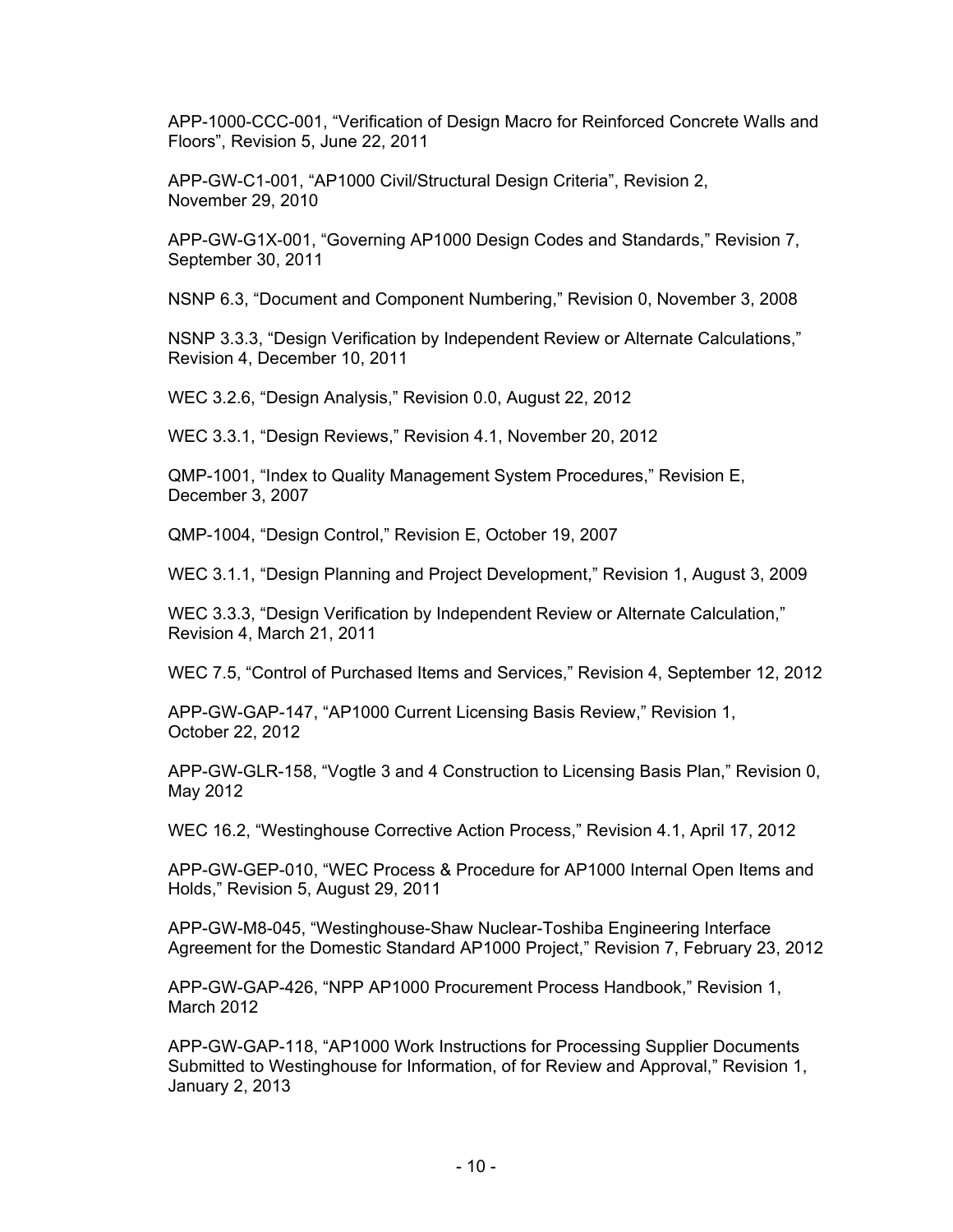APP-GW-G8Y-001, "AP1000 Standard Plant Division of Responsibility—US Projects," Revision 0, April 8, 2008

APP-GW-GAH-030, "Quality Assurance Requirements for Safety Related Components/Services of Standard AP1000 Plants," Revision 4, March 29, 2012

APP-GW-GAP-140, "AP1000 Licensing Applicability Determination and 10 CFR 50.59/10CFR 52 Appendix D Section VIII Screening," Revision 0, June 16, 2011

APP-GW-GAP-604, "AP1000 Two Stage Gate Design Change Process," Revision 1, October 25, 2012

WEC 7.5, "Control of Purchase Items," Revision 4, September 12, 2012

#### WEC Design Documents

AP1000 Calculation No. APP-PXS-PLR-050, "AP1000 CMT 02A Supply Line Piping Stress Analysis Report," Revision 5, January 24, 2013

AP1000 Calculation No. APP-1200-CCC-110, Auxiliary Building Wall L Reinforcement Design, Revision 5, December 28, 2009

DCP Doc No. APP-GW-GEE-1402, "PXS Changes due to Gas Accumulation," Revision 0, April 1, 2010

DCP Doc No. APP-GW-GEE-4001, "Modifications of Piping Isometrics and Pipe Supports on APP-CAS-PLR-710," Revision 0, January 7, 2013

DCP Doc No. APP-GW-GEE-4084, "PCS Valve Room Piping Layout. E&DCR APP-1278-GEF-003," Revision 0, November 2, 2012

DCP Doc No. APP-GW-GEE-4104, "Modifications of Piping Isometric and Pipe Supports on APP-RCS-PLR-900," Revision 0, November 5, 2012

DCP Doc. No. APP-GW-GEE-3413, "Revisions to NI Basemat Reinforcement Drawings", Revision 0, May 23, 2012

DCP Doc. No. APP-GW-GEE-2081, "MSIV Compartment Structural Design Changes," Revision 0, August 6, 2010

DCP Doc. No. APP-GW-GEE-1119, "Additional Miscellaneous Changes to the Enhanced Shield Building Design," Revision 0, June 18, 2012

E&DCR No. APP-CA20-GEF-596, "CA20\_01—Fillet Weld Modifications," Revision 0, October 2, 2012

E&DCR No. APP-CA20-GEF-597, "CA20\_03—Fillet Weld Modifications," Revision 0, September 25, 2012

E&DCR No. APP-CA20-GEF-598, "CA20\_05—Fillet Weld Modifications," Revision 0, October 2, 2012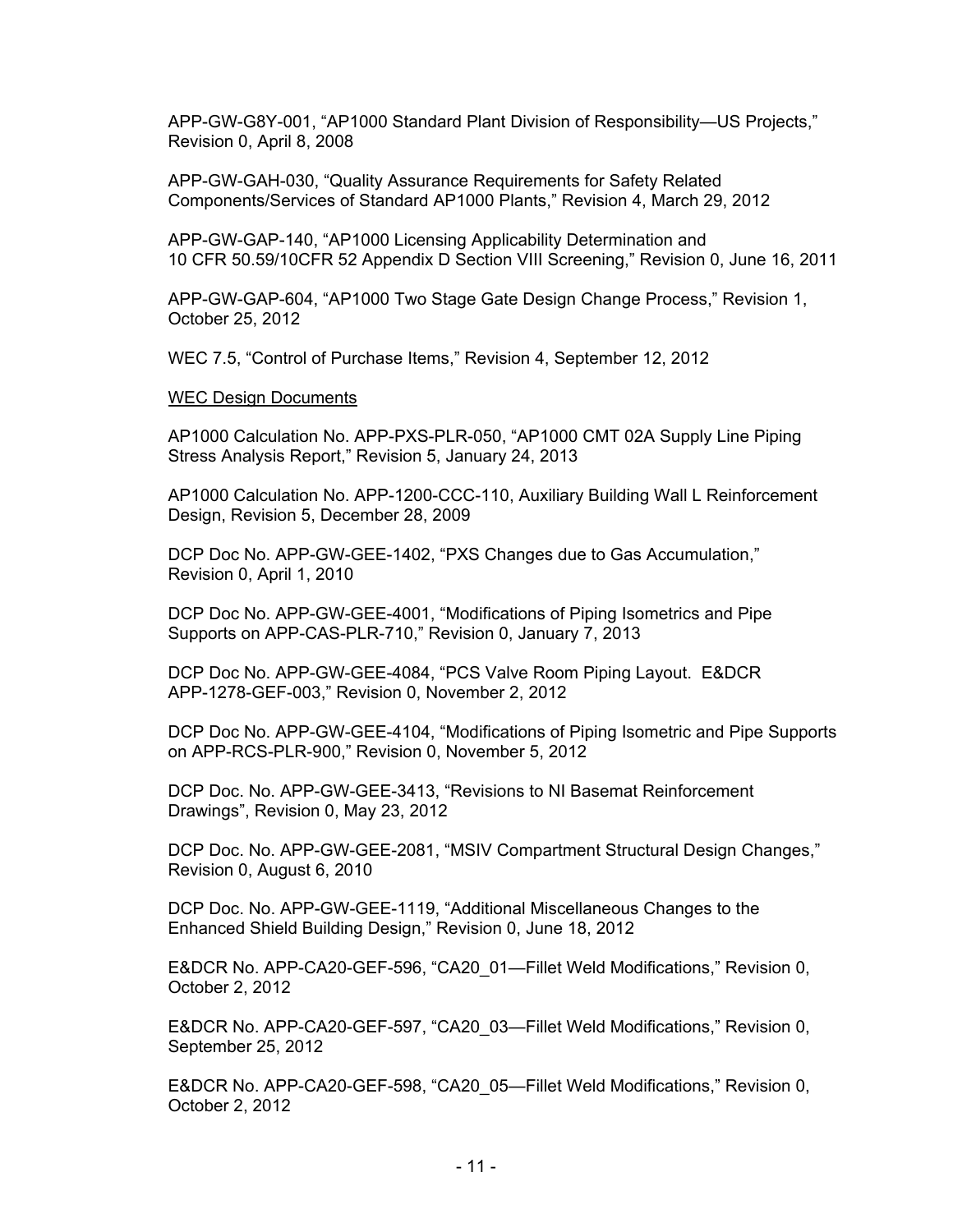E&DCR No. APP-CA20-GEF-603, "CA20\_20—Fillet Weld Modifications," Revision 0, September 25, 2012

E&DCR No. APP-CA20-GEF-666, "CA20\_26—Repair of Fillet Weld Modifications," Revision 0, October 24, 2012

E&DCR No. APP-CA20-GEF-679, "CA20\_18—Repair of Fillet Weld Modifications," Revision 0, November 9, 2012

E&DCR No. APP-CA20-GEF-691, "CA20\_01—Faceplate Weld Rework for SV3 and VS2 Plants," Revision 0, December 5, 2012

E&DCR No. APP-CA20-GEF-692, "CA20\_03—Rework of Fillet Weld Modifications," Revision 0, December 5, 2012

E&DCR No. APP-CA20-GEF-694, "CA20\_10 and CA20\_06 - Faceplate Weld Rework for SV3 and VS2 Plants," Revision 0, December 20, 2012

E&DCR No. APP-CA20-GEF-695, "CA20\_14 and CA20\_08—Faceplate Weld Rework for SV3 Plant," Revision 0, December 20, 2012

E&DCR No. APP-CA20-GEF-698, "CA20 Standard Details—Fillet Weld Modifications," Revision 0, December 11, 2012

E&DCR No. APP-CA20-GEF-705, "CA20\_12 - Rework of Fillet Weld Modifications," Revision 0, December 5, 2012

E&DCR No. APP-1010-GEF-025, "E&DCR to put A2-CS-X Documents on Concrete Placement Hold due to DI-OI-036335," Revision 0, November 20, 2012

E&DCR No. SV0-CC01-GEF-000038, "Ch80 and CH82 Grade Beam Details," Revision 0, October 15, 2011

E&DCR No. SV0-CC01-GEF-000117, "Supersede SV0-CC01-GEF-000115", Revision 0, December 11, 2012

E&DCR No. SV0-CC02-GEF-000006, "Repair of Mud Mat Cracks (3)," Revision 0, January 17, 2013

E&DCR No. SV0-CR01-GEF-000134, "Top Mat Rebar Support Bearing," Revision 0, November 21, 2012

E&DCR No. SV3-CA20-GEF-000038, "Removal of Interfering Studs," Revision 0, January 14, 2013

E&DCR No. SV0-CR01-GEF-000143, "Change to Shear ties in NI Basemat," Revision 0, January 17, 2013

E&DCR No. SV0-CC01-GEF-000115, "Consolidation of EDCRs to 031 Spec," Revision 0, November 27, 2012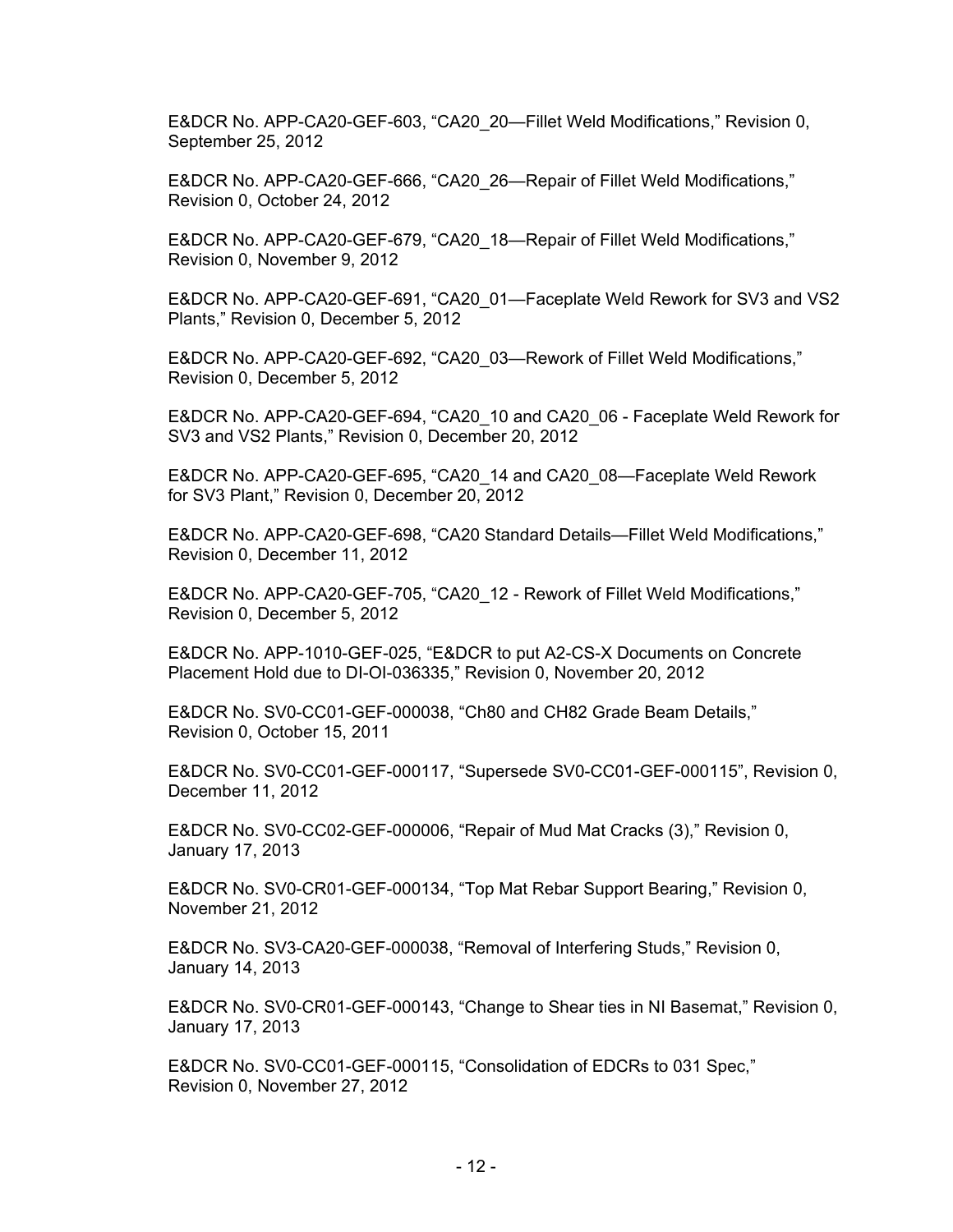AP1000 Structural Drawing No. APP-1200-CR-913, "Auxiliary Building Areas 1 & 2 Concrete Reinforcement Walls L & M Elevations," Revision 21, November 21, 2011

AP1000 Structural Drawing No. APP-1210-CR-913, "Auxiliary Building Areas 1 & 2 Concrete Reinforcement Walls L & M Sections & Details EL 66'-6"," Revision 4, July 24, 2011

AP1000 Structural Drawing No. APP-1220-CR-913, "Auxiliary Building Areas 1 & 2 Concrete Reinforcement Wall L & M Section & Details EL 82'-6"," Revision 5, November 21, 2011

AP1000 Structural Drawing No. APP-1230-CR-913, "Auxiliary Building Areas 1 & 2 Concrete Reinforcement Walls L & M Sections & Details EL 100'-0"," Revision 3, November 22, 2011

AP1000 Structural Drawing No. APP-1240-CR-913, "Auxiliary Building Areas 1 & 2 Concrete Reinforcement Walls L & M Sections & Details EL 117'-6"," Revision 3, November 21, 2011

AP1000 Structural Drawing No. APP-1250-CR-913, "Auxiliary Building Areas 1 & 2 Concrete Reinforcement Walls L & M Sections & Details EL 135'-3"," Revision 2, January 23, 2012

AP1000 Structural Drawing No. APP-1200-CR-992, "Auxiliary Building Concrete Reinforcement Typical Opening (Sheet 2)," Revision 7, November 11, 2011

WEC Nonconformance Reports and Corrective Actions

IR No. 12-230-M004, "Structural Module Liner Welding Does Not Meet Licensing Basis," August 17, 2012

IR No. 12-314-M028, "Incorrect Weld Call-out in APPP-CA20-GEF-650 Revision 0," December 9, 2012

IR No. 13-045-M045, "Incorrect Responses to Question 2 of DCP Form F-3.4.1-3," February 14, 2013

IR- 3989, February 21, 2012

- 10-182-M006
- 11-021-M015
- 11-199-M030
- 11-199-M054
- 11-208-M038
- 11-346-M016
- 12-052-M033
- 12-060-M024
- 12-062-M069
- 12-093-M093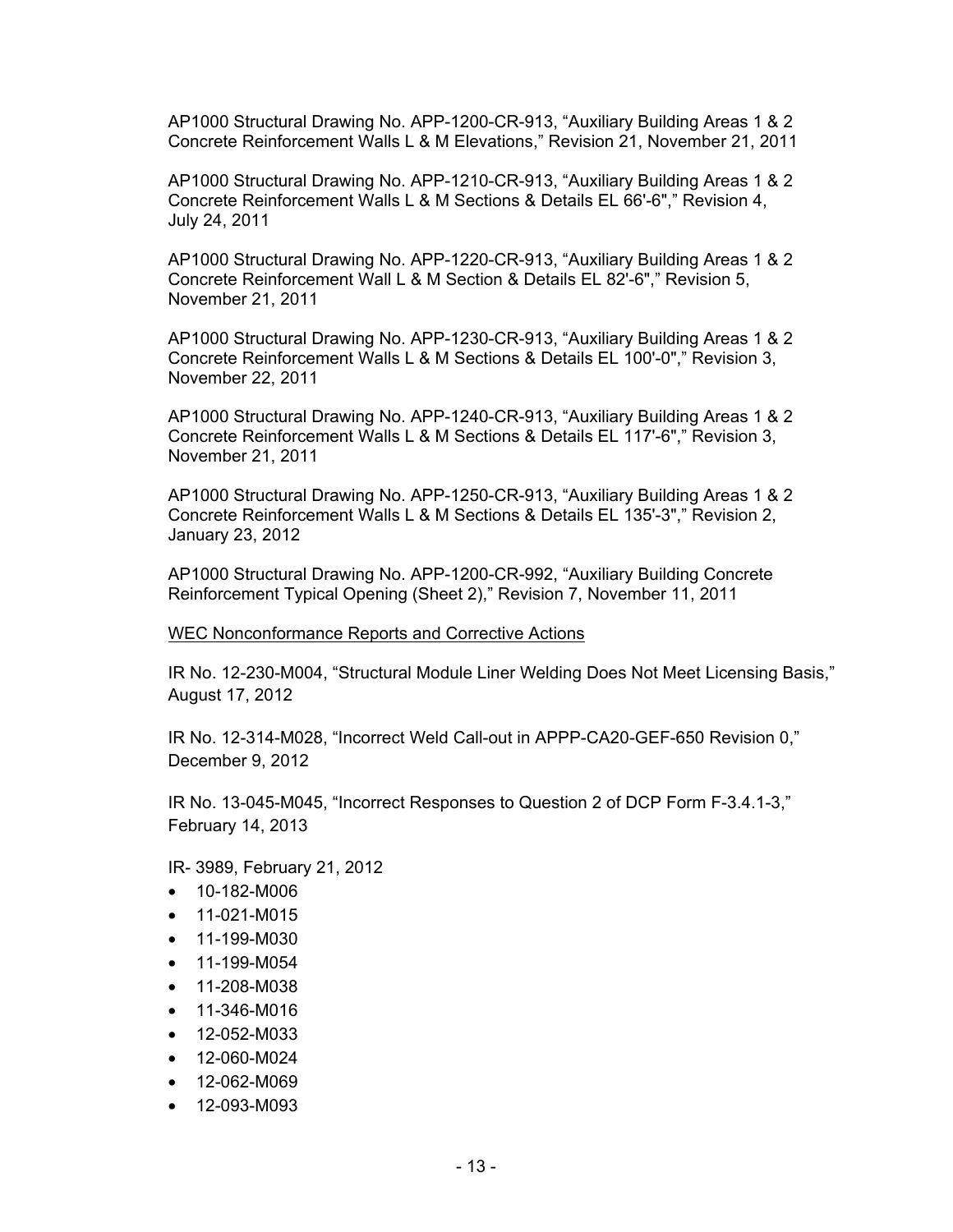- 12-103-M026
- 12-103-M039
- 12-103-M041
- 12-124-M001
- 12-128-M032
- 12-152-M020
- 12-222-M033
- 12-280-M001
- 12-298-M095
- 12-339-M023
- 12-356-M030
- 12-356-M031
- 12-356-M033
- 12-335-M010
- 12-254-M021
- 12-353-M084
- 12-242-A001
- 12-353-M079
- 12-353-M079.02
- 12-361-M006
- 12-354-M021
- 12-222-M033.01

## WEC Procurement Documents

PO No. 24894 to McWilliams Forge Inc. for Set-up Forging (Carbon Steel), June 5, 2009

PO No. 31564-1 to Kropp Forge Co. for 18" Body Forging, January 5, 2010

PO No. 31658-0, to Certified Service Company for Calibration of (14) Granite Surface Plates, January 21, 2010

PO No. 4500264953 to Doosan for Reactor Vessel, April 29, 2008

PO No. 4500264977 to Doosan for Steam Generator, April 29, 2008

PO No. 4500286170 to Chicago Bride and Iron for AP1000 Containment Vessels for V.C. Summer, December 4, 2008

#### Miscellaneous Documents

"Certificate of Qualification–Dave Crayton," February 11, 2010

"Certificate of Qualification–James Conerford," September 30, 2011

WEC Internal Audit Report Number WEC-12-89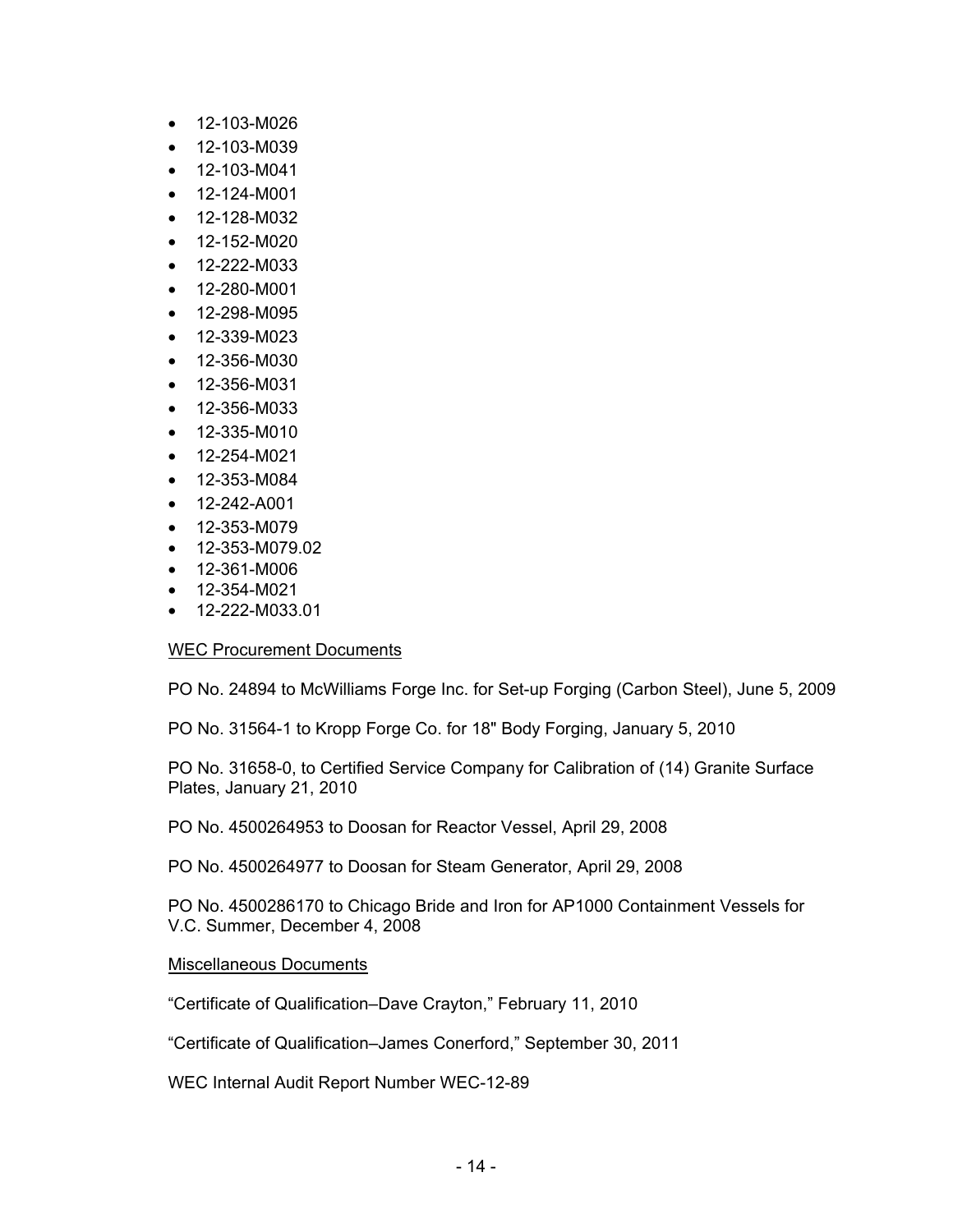APP-FSAR-GLR-047, "Generic Licensing Impact Determination for RCS Piping and Supports," Revision 0, December 2012

APP-GW-GLR-159, "C2LB Review Report," Revision 0, December 2012

APP-FSAR-GLR-055, "New Plant Training Generic Licensing Impact Determination," Revision 0, February 2013

APP-FSAR-GLR-047, "Generic Licensing Impact Determination for RCS Piping and Supports," Revision 0, December 2012

Westinghouse AP1000 Engineering Design Stand-Down Training Guide, December 2012

Westinghouse Design Control Improvement Plan, February 2013

SV3-CR01-GNR-000019, "A970 Testing of T-Head # Combinations," January 31, 2013

VS2-1200-GEF-000064, "KB10 Shear Dowel Concrete Cover," November 30, 2012

LTR-SRC-12-166, "Definition of Actuation Device Test and Actuation Logic Test in Tech Specs Not Clear," Revision 1, November 13, 2012

LTR-SRC-13-11 "AP1000 Passive Core Cooling Check Valve Leak Rate," January 16, 2013

LTR-SRC-12-149, "Passive Core Cooling system Condensate Return," October 17, 2012

DCP WNS 000164, "Process Conditions for Pressure Isolation Valve Leakage Tests," January 8, 2013

APP-GW-GEE-3087, "Wall 11 Steam Vents at Elevation 148'-9" are being removed and must be filled in with concrete," December 8, 2011

APP-1200-CCC-122, "Auxiliary Building Wall 11 Reinforcement Design" Revision 6, September 1, 2012

APP-1000-S2C-030, "Response Spectrum Analysis of AP1000 Auxilairy and Shield Building," Revision 2, June 30, 2010

SV0-M50-Z5-004, "Appendix 3: Technical Requirements for the AP1000 Containment Vessel Purchase Agreement for the Vogtle 3 & 4 Project," Revision 1, February 5, 2010

SV0-MB01-Z5-001, "Appendix 3: Technical Requirement for the AP1000 Steam Generator Purchase Order for the Vogtle Units 3 & 4," Revision 2, November 15, 2012

SV0-MV01-Z5-001, "Appendix 3: Technical Requirements for the AP1000 Reactor Vessel Purchase Oder for the Southern Project," Revision 0, April 28, 2008